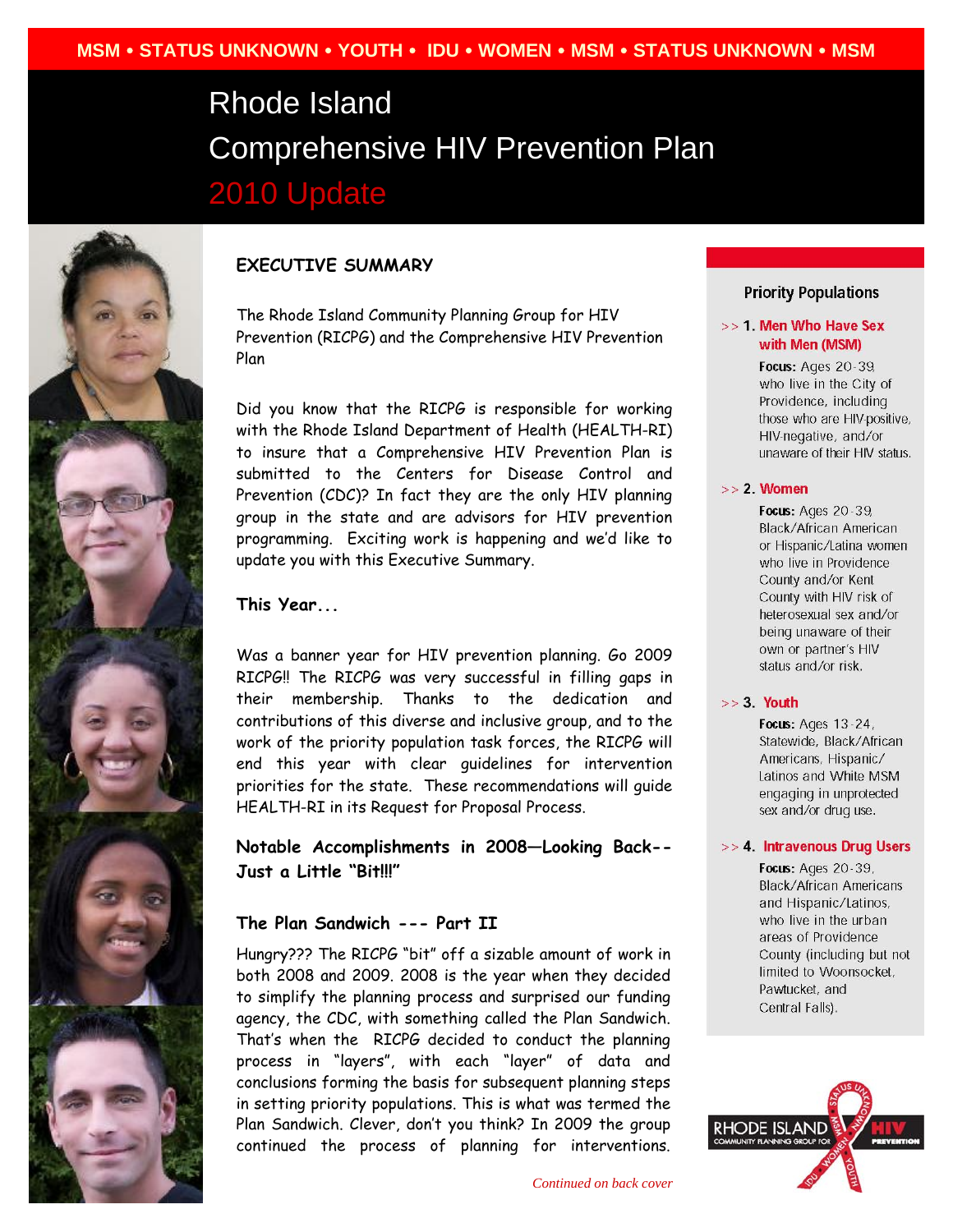# **DEMOGRAPHIC CHARACTERISTICS OF RHODE ISLAND HIV CASES, JANUARY 1, 2002 TO DECEMBER 31, 2008**

| <b>DEMOGRAPHIC</b><br><b>CHARACTERISTIC</b> | <b>NEWLY DIAGNOSED CASES OF HIV</b> |            |            |            |               |
|---------------------------------------------|-------------------------------------|------------|------------|------------|---------------|
|                                             | 2004                                | 2005       | 2006       | 2007       | 2008          |
| <b>GENDER</b>                               |                                     |            |            |            |               |
| Male                                        | 123 (69%)                           | 81 (65%)   | 90 (73%)   | 98 (81%)   | 79 (67%)      |
| Female                                      | 55 (31%)                            | 43 (35%)   | 33 (27%)   | 23 (19%)   | 39 (33%)      |
| <b>TOTAL</b>                                | 178 (100%)                          | 124 (100%) | 123 (100%) | 121 (100%) | 118 (100%)    |
| <b>AGE GROUP</b>                            |                                     |            |            |            |               |
| <13                                         | $\ast$                              | $\ast$     | $\ast$     | $\approx$  | $\ast$        |
| $13-19$                                     | $\ast$                              | $\ast$     | $\ast$     | $\approx$  | $\ast$        |
| $20 - 29$                                   | 36(20%)                             | 23 (19%)   | 23 (19%)   | 6(5%)      | 21 (18%)      |
| $30 - 39$                                   | 69 (39%)                            | 50 (40%)   | 42 (34%)   | 21 (17%)   | 36 (31%)      |
| $40 - 49$                                   | 59 (33%)                            | 35 (28%)   | 38 (31%)   | 37 (31%)   | 42 (36%)      |
| $50+$                                       | 10(6%)                              | 15 (12%)   | 17 (14%)   | 34 (28%)   | 17(14%)       |
| <b>TOTAL</b>                                | 178 (100%)                          | 124 (100%) | 123 (100%) | 121 (100%) | 118 (100%)    |
| RACE/ETHNICITY                              |                                     |            |            |            |               |
| White                                       | 78 (44%)                            | 57 (46%)   | 63 (51%)   | 62 (51%)   | 48 (41%)      |
| African American                            | 45 (25%)                            | 35 (28%)   | 34 (28%)   | 30(25%)    | 33 (28%)      |
| Hispanic                                    | 51 (29%)                            | 29( (23%)  | 22 (18%)   | 25(21%)    | 35 (30%)      |
| Asian                                       | $\ast$                              | $\ast$     | $\ast$     | $\ast$     | $\ast$        |
| Native American                             | $\ast$                              | $\ast$     | $\ast$     | $\ast$     | $\ast$        |
| <b>TOTAL</b>                                | 178 (100%)                          | 124 (100%) | 123 (100%) | 121 (100%) | 118 (100%)    |
| <b>RISK FACTOR</b>                          |                                     |            |            |            |               |
| $\operatorname{MSM}$                        | 58 (33%)                            | 45 (36%)   | 51 (41%)   | 47 (39%)   | 48 (41%)      |
| IDU                                         | 23 (13%)                            | 12(10%)    | 12 (10%)   | 18 (15%)   | 19 (16%)      |
| MSM/IDU                                     | 5(3%)                               | $\ast$     | $\ast$     | 6(5%)      | $\ast$        |
| Heterosexual Contact                        | 36 (20%)                            | 20(16%)    | 35 (28%)   | 11 (9%)    | 22 (19%)      |
| Transfusion                                 | $\ast$                              | 6(5%)      | $\ast$     | $\ast$     | $\frac{1}{2}$ |
| Mother with HIV/HIV<br>Risk                 | $\ast$                              | $\ast$     | $\ast$     | $\ast$     | $\ast$        |
| No Risk Specified                           | 53 (30%)                            | 37 (30%)   | 21 (17%)   | 35 (29%)   | 26 (22%)      |
| <b>TOTAL</b>                                | 178 (100%)                          | 124 (100%) | 123 (100%) | 121 (100%) | 118 (100%)    |
| <b>COUNTY OF</b><br><b>RESIDENCE</b>        |                                     |            |            |            |               |
| Homeless                                    | $\ast$                              | $\ast$     | $\ast$     | $\ast$     | $\ast$        |
| <b>Bristol</b>                              | $\ast$                              | $\ast$     | $\ast$     | $\approx$  | 9(8%)         |
| Kent                                        | 15 (8%)                             | 7(6%)      | 6(5%)      | 6(5%)      | $\ast$        |
| Newport                                     | 6(3%)                               | 7(6%)      | 5(4%)      | 7(6%)      | $\ast$        |
| Providence                                  | 147 (83%)                           | 105 (85%)  | 105 (85%)  | 99 (82%    | 102 (86%)     |
| Washington                                  | 8(5%)                               | $\ast$     | 6(5%)      | 6(5%)      | *             |
| <b>TOTAL</b>                                | 178 (100%)                          | 124 (100%) | 123 (100%) | 121 (100%) | 118 (100%)    |

\* Fewer than 5 cases NOTE: Percentages may not add up to 100% due to rounding

 $2 <$ Rhode Island Community Planning Group for HIV Prevention • www.ricpg.org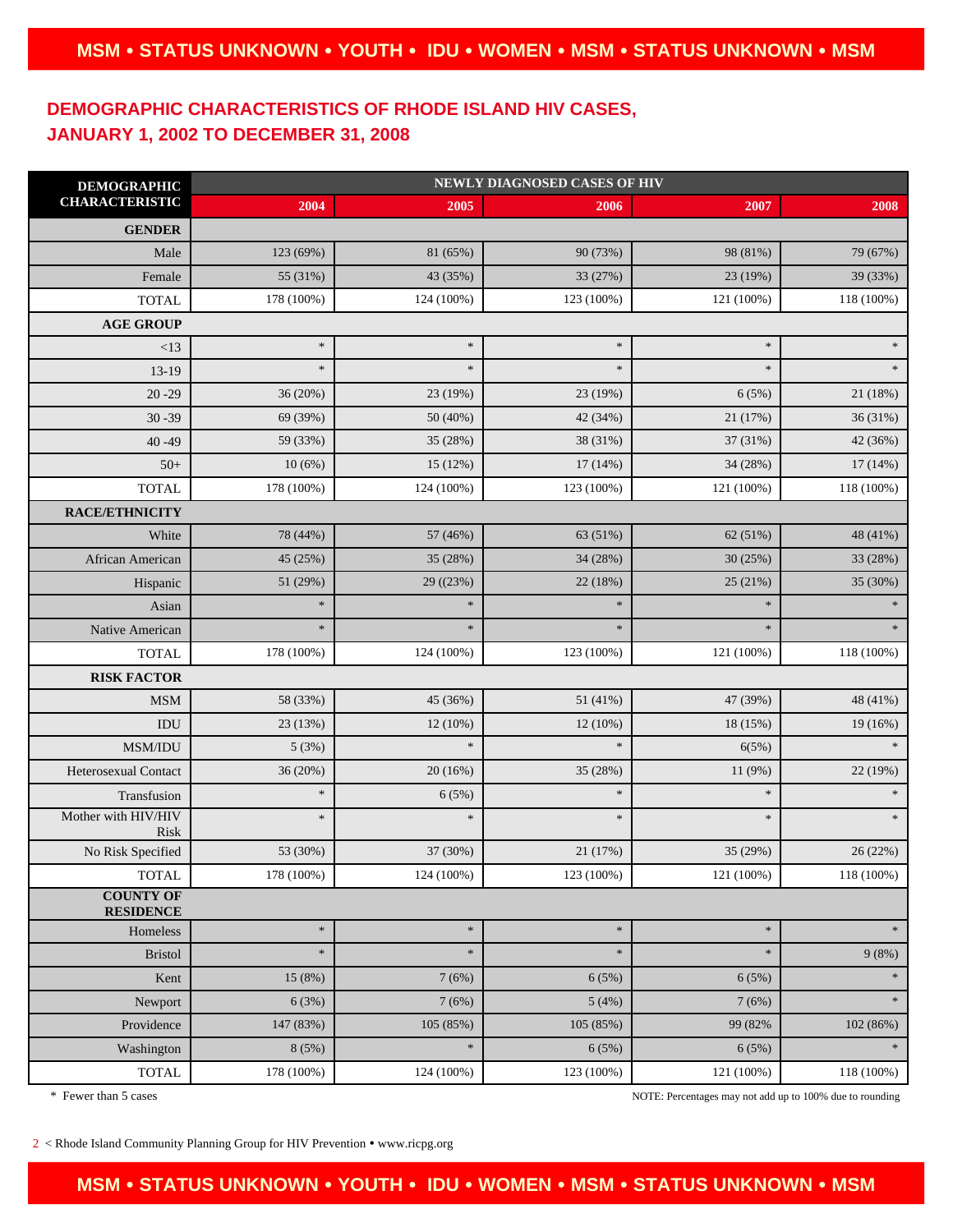#### **HIV in Rhode Island**

Between January 1, 2004 and December 31, 2008, there were 664 newly diagnosed HIV cases reported to the Rhode Island Department of Health (HEALTH-RI). This number represents a minimum estimate of HIV infection, as it does not include either HIV-infected individuals who have not been tested or those who get tested anonymously.

The table to the left provides a breakdown of the cases by demographic characteristic and year of diagnosis.

#### **Of the 664 diagnosed and reported to HEALTH-RI:**

- 71% of cases were males; 29% of cases were females
- The majority, 33%, of cases were between the ages of 30 and 39
- Whites accounted for 48% of cases, African Americans 27%, and Hispanics 25%
- MSM is the leading mode of exposure (53%), followed by "No Risk Specified" (26%), and IDU (18%)
- 89% of cases were residents in Providence County

### **AIDS in Rhode Island**

As of December 31, 2008, a total of 458 cases of AIDS have been diagnosed in Rhode Island residents. Of those diagnosed cases, the majority were males (75%), between the ages of 30 and 39 (43%), and White (55%).

Since 1993, the incidence – the number of new cases of AIDS – and deaths among AIDS cases have decreased dramatically, coinciding with the widespread use of increasingly effective treatments. AIDS incidence has decreased by 78% since 1993, declining from 317 new cases in 1993 to 69 new cases in 2007. During the same time period the AIDS prevalence – the total number of individuals living with AIDS in Rhode Island – has increased eight fold, rising from 203 cases in 1993 to 1,627 cases in 2007.

The table to the right provides a detailed demographic profile of all AIDS cases diagnosed from 2004 to 2008 in Rhode Island.

# **DEMOGRAPHIC CHARACTERISTICS OF RHODE ISLAND AIDS CASES: CUMULATIVE (1984–2008)**

| <b>DEMOGRAPHIC CHARACTERISTIC</b> | <b>AIDS CASES</b> |  |  |  |  |
|-----------------------------------|-------------------|--|--|--|--|
| <b>GENDER</b>                     |                   |  |  |  |  |
| Male                              | 314 (69%)         |  |  |  |  |
| Female                            | 144 (31%)         |  |  |  |  |
| <b>TOTAL</b>                      | 458 (100%)        |  |  |  |  |
| <b>AGE GROUP</b>                  |                   |  |  |  |  |
| < 13                              | $\ast$            |  |  |  |  |
| $13-19$                           | *                 |  |  |  |  |
| $20 - 29$                         | 43 (9%)           |  |  |  |  |
| $30 - 39$                         | 155 (34%)         |  |  |  |  |
| $40 - 49$                         | 178 (39%)         |  |  |  |  |
| $50+$                             | 71 (16%)          |  |  |  |  |
| <b>TOTAL</b>                      | 458 (100%)        |  |  |  |  |
| <b>RACE/ETHNICITY</b>             |                   |  |  |  |  |
| Hispanic-All Races                | 111 (24%)         |  |  |  |  |
| American Indian/Alaska Native     | $\ast$            |  |  |  |  |
| Asian                             | $\ast$            |  |  |  |  |
| Legacy Asian/Pacific Islander     | $\ast$            |  |  |  |  |
| <b>African American</b>           | 133 (29%)         |  |  |  |  |
| Native Hawaiian/Pacific Islander  | $\ast$            |  |  |  |  |
| White                             | 201 (43%)         |  |  |  |  |
| <b>TOTAL</b>                      | 458 (100%)        |  |  |  |  |
| <b>RISK FACTOR</b>                |                   |  |  |  |  |
| <b>MSM</b>                        | 139 (30%)         |  |  |  |  |
| IDU                               | 108 (24%)         |  |  |  |  |
| MSM/IDU                           | 12 (3%)           |  |  |  |  |
| Hemophilia/Coagulation Disorder   | *                 |  |  |  |  |
| Heterosexual Contact              | 139 (30%)         |  |  |  |  |
| Transfusion/Transplant            | *                 |  |  |  |  |
| **Mother with HIV                 | $\ast$            |  |  |  |  |
| No Risk Reported                  | 30 (7%)           |  |  |  |  |
| <b>TOTAL</b>                      | 458 (100%)        |  |  |  |  |

NOTE: Percentages may not add up to 100% due to rounding

\* Fewer than 5 cases

\*\* Pediatric Transmission Modes

Rhode Island Community Planning Group for HIV Prevention • www.ricpg.org  $> 3$